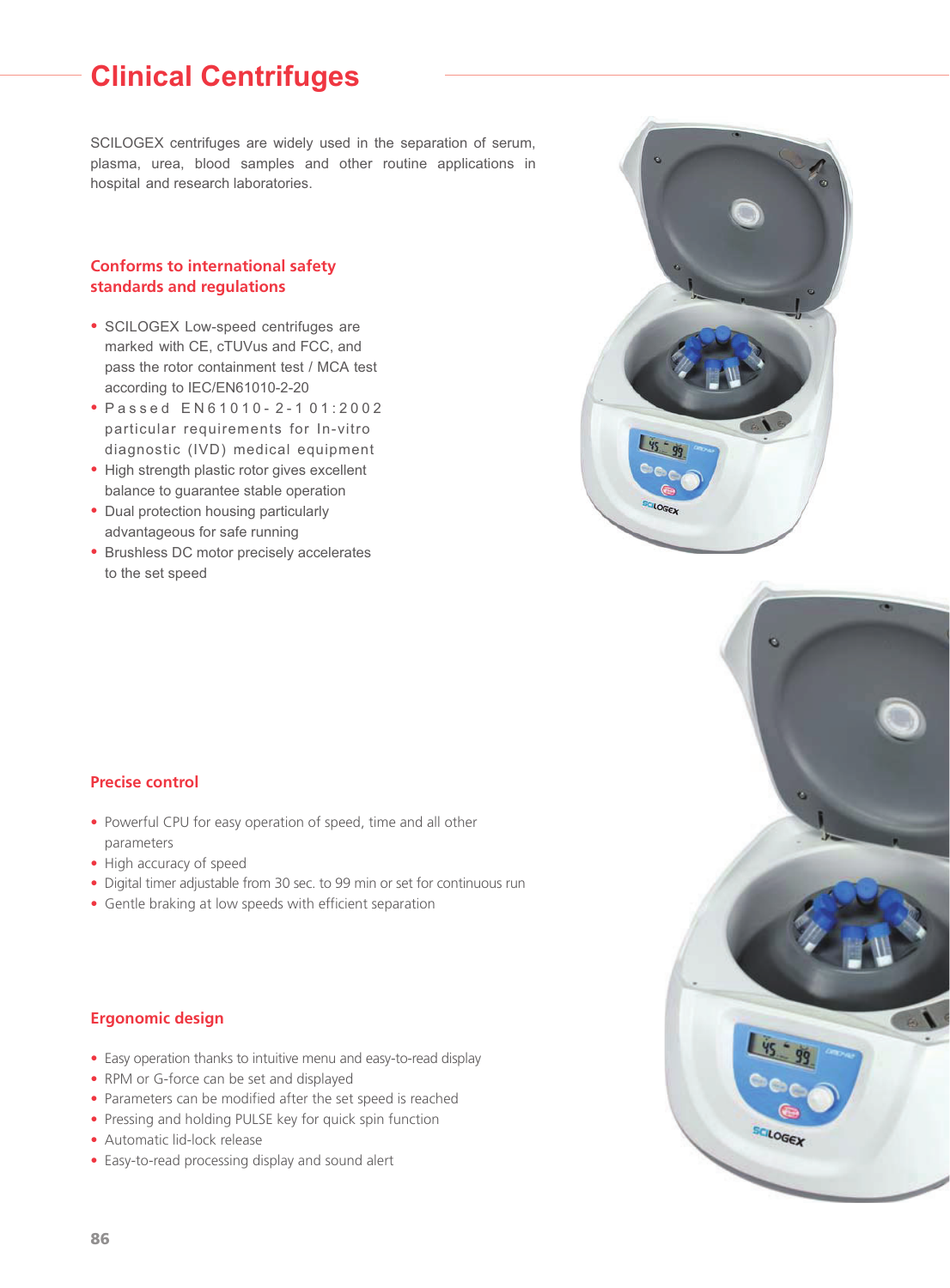## **DM0412 series**

SCILOGEX DM0412 & DM0412S Low-speed centrifuges support small volumes applications. The centrifuges are supplied with an angle rotor that can hold up to 50mL×6, 15mL×6 (A6-50P), 15mL×8, or 10mL/7mL/5mL×12 (A12-10P) vacuum tubes. They are widely used in medical and veterinary practices for the centrifugation of blood and urine samples in qualitative analysis of water and soil samples. These centrifuges are also used in universities and other research institutes

### **DM0412 Low-speed Centrifuge**

#### **Features:**

- Easy programming to achieve high accuracy of speed control
- Easy operation with intuitive menu and easy-to-read display
- Rotor speed can be set and displayed by RPM or G-force
- Maintenance-free brushless DC motors
- Quick spin function with press and hold pulse key
- Lid with electric lock and automatic release function saves processing time and prevents samples overheating
- Automatic self-diagnosis on startup showing accumulative running time and last running parameters
- Braking time 2 gears adjustable(for A6-50P rotor)
- A12-10P and A6-50P are not interchangeable

**DM0412S Economical Low-speed Centrifuge**

#### **Features:**

- speed range of 300-4500rpm
- Individual control of speed and time
- Faster acceleration and deceleration
- Perfectly suitable for 15mL cell culture tubes and a full line of collection tubes

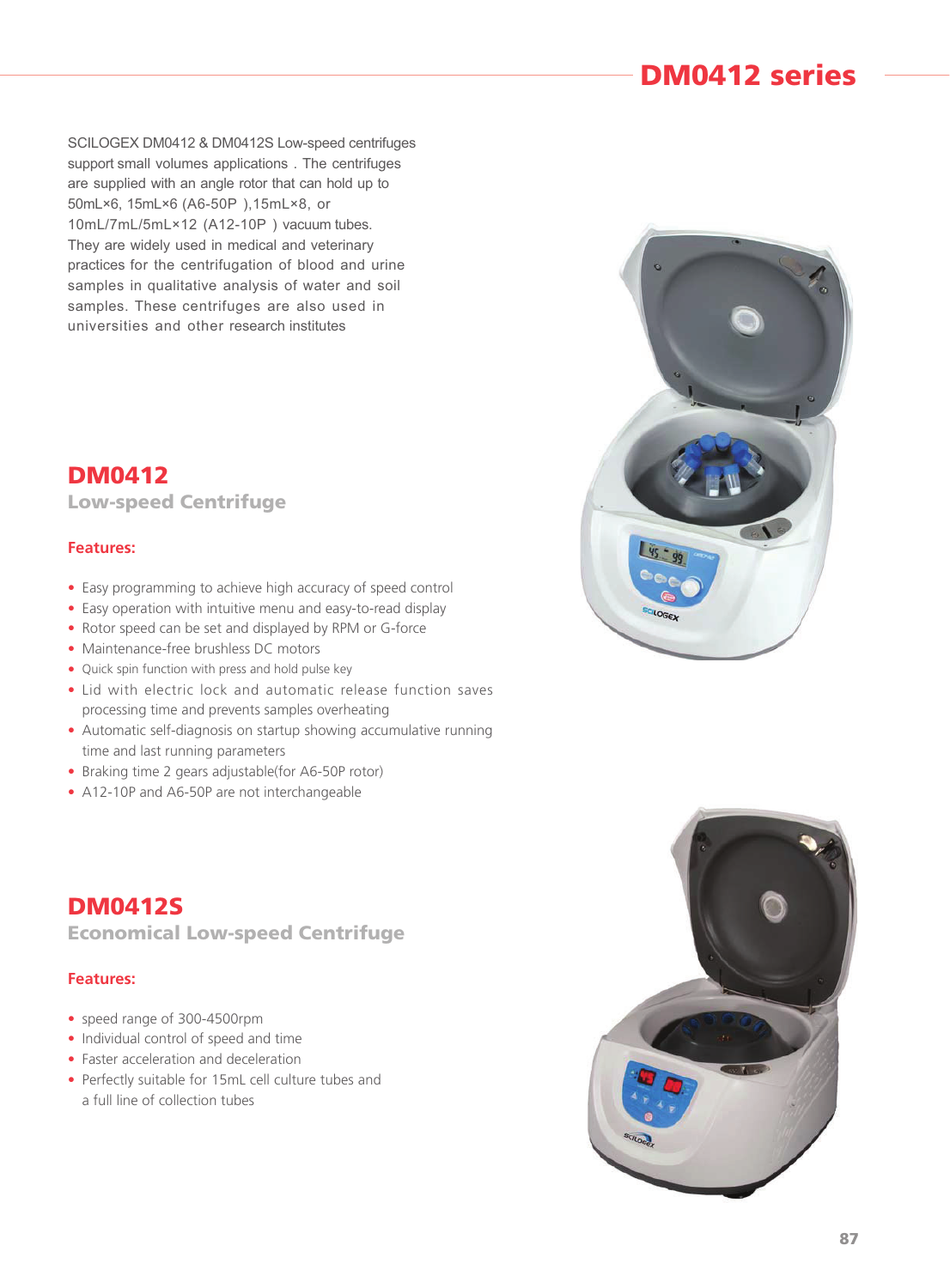## **DM0412 series**





### CELECTC

#### **DM0412 DM0412S**

| Speed Range          | 300-4500rpm,<br>increment: 100rpm                                   | 300-4500rpn<br>increment: 100                        |
|----------------------|---------------------------------------------------------------------|------------------------------------------------------|
| Max. RCF             | 2490×g                                                              | 2490×g                                               |
| Speed accuracy       | $±20$ rpm                                                           | $±100$ rpm                                           |
| Rotor type           | A12-10P, A6-50P                                                     | A12-10P                                              |
| Run Time             | 30sec-99min<br>HOLD(Continuous operation)                           | 1sec-99min<br>HOLD(Continuous o                      |
| Motor                | Brushless DC motor                                                  | DC motor                                             |
| Display              | <b>LCD</b>                                                          | LED                                                  |
| Safety Devices       | Door interlock, Overspeed detector;<br>Automatic internal diagnosis | Door interlock, Over-spe                             |
| eration/Braking time | A12-10P: 20s 1 13s J<br>A6-50P: 20s ↑ 20 s /90 s ↓                  | $23s$   $23s$ $\downarrow$                           |
| Power                | Single-phase,<br>100V-240V,50Hz/60Hz, 3A<br>70W                     | Single-phase, 200V-240\<br>3A;100V-120V,50Hz/<br>70W |
| mension[WxDxH]       | 301×354×217mm                                                       | 301×354×217                                          |
| Weight               | 6kg                                                                 | 6kg                                                  |
| Certification        | CE UL IVD                                                           |                                                      |

Advanced features Speed/RCF switch;Short-time run function; sound-alert function

| 300-4500rpm,<br>increment: 100rpm                                 | 300-4500rpm,<br>increment: 100rpm                                        |
|-------------------------------------------------------------------|--------------------------------------------------------------------------|
| $2490 \times q$                                                   | $2490 \times q$                                                          |
| $±20$ rpm                                                         | $±100$ rpm                                                               |
| A12-10P, A6-50P                                                   | A12-10P                                                                  |
| 30sec-99min<br>HOLD(Continuous operation)                         | 1sec-99min<br>HOLD(Continuous operation)                                 |
| Brushless DC motor                                                | DC motor                                                                 |
| <b>LCD</b>                                                        | LED                                                                      |
| or interlock, Overspeed detector;<br>Automatic internal diagnosis | Door interlock, Over-speed detection                                     |
| A12-10P: 20s 1 13s J<br>A6-50P: 20s 1 20 s /90 s ↓                | 23s 1 23s J                                                              |
| Single-phase,<br>100V-240V,50Hz/60Hz, 3A<br>70W                   | Single-phase, 200V-240V, 50Hz/60Hz,<br>3A;100V-120V,50Hz/60Hz, 3A<br>70W |
| 301×354×217mm                                                     | 301×354×217mm                                                            |
| 6kg                                                               | 6kg                                                                      |
| CE, UL, IVD                                                       |                                                                          |
| eed/RCF switch;Short-time run<br>unction: sound-alert function    | sound-alert function                                                     |

# Speed Range

**Specifications**

|  |  |  |  |  |  |  |  |  |  |  | Max. RCF       |  |  |  |  |  |  |  |  |  |  |  |  |  |  |  |  |  |
|--|--|--|--|--|--|--|--|--|--|--|----------------|--|--|--|--|--|--|--|--|--|--|--|--|--|--|--|--|--|
|  |  |  |  |  |  |  |  |  |  |  | Speed accuracy |  |  |  |  |  |  |  |  |  |  |  |  |  |  |  |  |  |
|  |  |  |  |  |  |  |  |  |  |  | Rotor type     |  |  |  |  |  |  |  |  |  |  |  |  |  |  |  |  |  |

Acceleration/Braking time

#### Power

|                  | 70W           | 70W           |
|------------------|---------------|---------------|
| Dimension[WxDxH] | 301x354x217mm | 301×354×217mm |
| Weight           | 6kg           | 6kg           |
| Certification    | CE, UL, IVD   |               |
|                  |               |               |